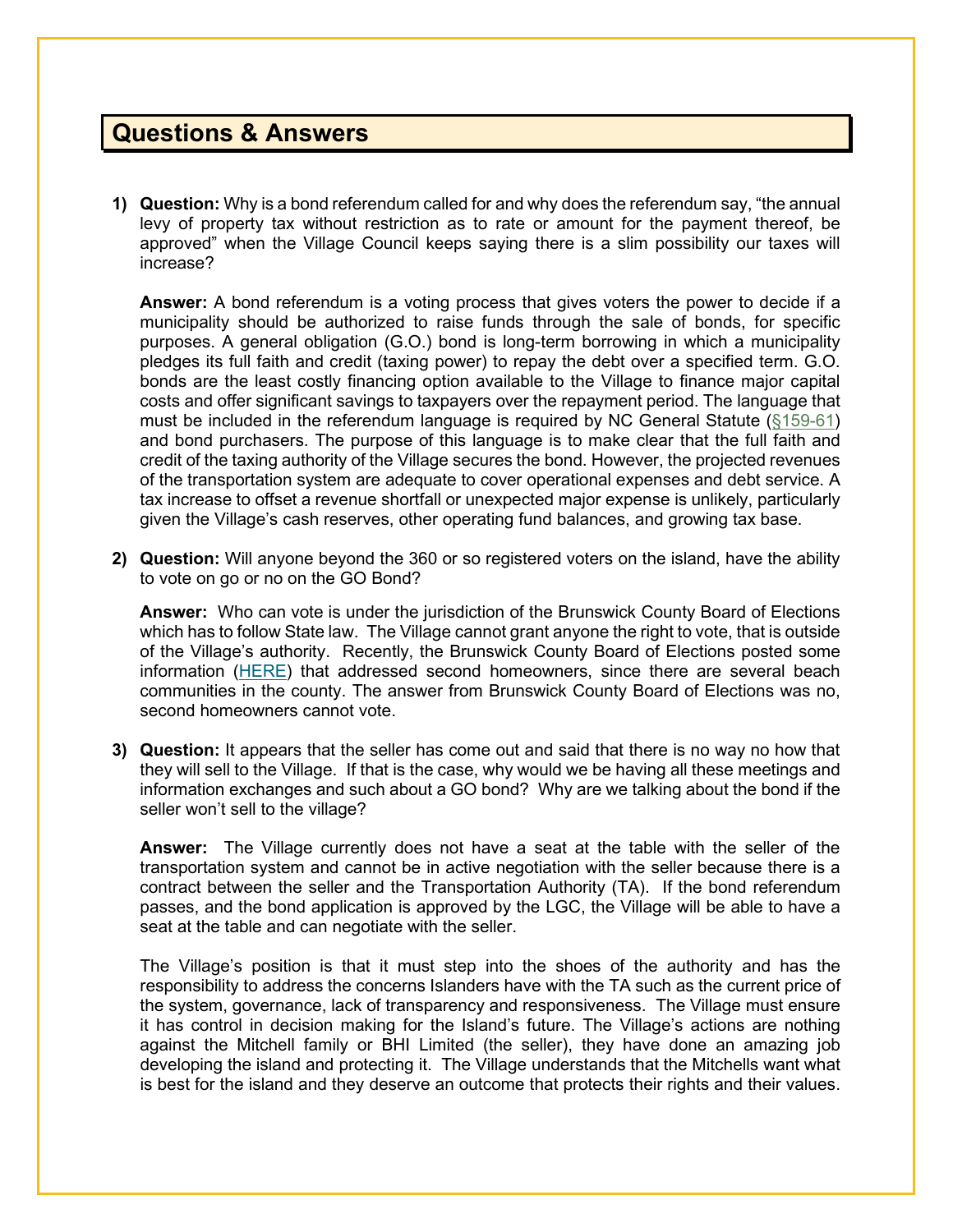In passage of the bond referendum, the Village sends a message that it wants to work with the Mitchells. The goal is to reach a deal that works for the Village and Mitchells.

**4) Question:** The Village financial advisor has suggested that the Village will obtain an AA rating on a GO Bond. Has the advisor ever done a GO bond issue for a town of comparable size, effectively all residential and no industry that has obtained an AA rating?

**Answer:** Sullivan's Island, SC is a similar community to BHI in that it is about the same size and is mainly residential. A general obligation bond was approved in this community, which was given the second highest rating, an AA rating.

The Village is confident that because of its tax base and history of paying off debt, it will receive an AA bond rating. The Village has borrowed money and issued bonds to restore its shoreline and has a shoreline protection program that is one of the best in the state. State funds are not being asked for and should not be used on BHI island like it is for other North Carolina communities which have state roads, and which rely on the NC Department of Transportation to subsidize the ferry system and maintain these roads. BHI is in a unique situation but has the capacity to take on this expense. It is a necessity and is the best option for all Island stakeholders.

**5) Question:** Can the advisor point to any other North Carolina municipality of similar size, effectively all residential, that has obtained such a rating?

**Answer:** Blowing Rock, NC is another community in North Carolina that is like BHI in that its economy is visitor driven. It has an AA bond rating.

**6) Question:** Can 2nd homeowners on BHI have a vote with policies regarding the Village of BHI and the Transportation System when the primary residence is not in Brunswick County? Can we get 2<sup>nd</sup> homeowners to vote on BHI Policies?

**Answer:** See answer for Question #2.

**7) Question:** What percentage of island property owners and taxpayers will get to vote on the referendum? The supporters of the BHITA purchase of the ferry system claim its only 5-6% that get to vote in BHI elections. This is a critical issue that you should address.

**Answer:** See answer for Question #2. It is difficult to estimate the number as there are persons who own multiple properties on the island. It is known that the number of voters does not represent most property owners, and that the number of voters is growing. About 100 voters were added to the voter roll in the last two election cycles.

**8) Question:** Will the Village petition the Utilities Commission to regulate Limited's parking and barge operations, much as the Village, the Bald Head Island Club and the Bald Head Association did in 2010 when Limited last filed a request with the Utility Commission to increase regulated BHI passenger ferry rates?

**Answer:** The Village could petition the Utilities Commission to regulate the parking and barge operations and is prepared to so, but the Village does not think this will be necessary. If the bond referendum passes, and the LGC approves the bond application, the Village will work with the seller and move forward with a deal.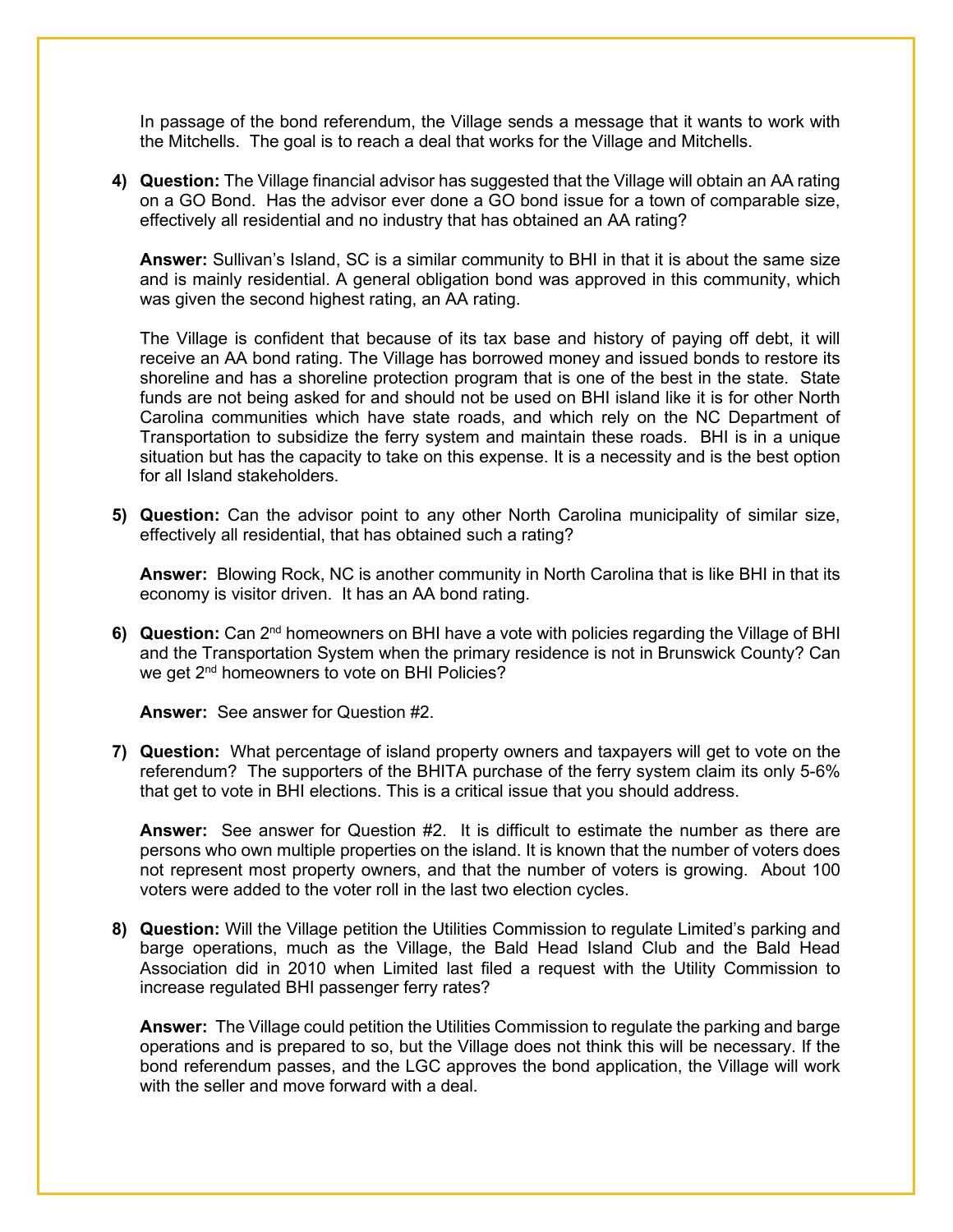**9) Question:** Would the threat of regulation effect what another commercial operator might be willing to pay Limited for its parking or barge operations?

**Answer:** Absolutely. The Utilities Commission works hard to make sure the public is protected. In the case of the users, they rely on the parking and ferries and the barge system, all of these should be combined into one function and would affect commercial buyers.

**10) Question:** Would the passenger ferry remain regulated by the Utilities Commission if Limited sold the transportation system to one or more commercial buyers?

**Answer:** Yes, if the system is purchased by a commercial buyer, it would be regulated by the Utilities Commission. The Village thinks the likelihood of this happening is very low. The seller would have a hard time finding a buyer for just the ferry system.

If the Village or the Transportation Authority owns the transportation system, it would not work under the Utilities Commission regulations and could change fees and ticket prices. The Village could be creative with the pricing and service options. The system would still operate under the authority of the United States Coast Guard. The USCG is responsible for closing the river after hurricanes and will inspect the transportation system's vessels.

**11) Question:** What guarantee is there with Village ownership that income from the transportation system will be spent exclusively on transportation assets and improvements and not on other Village priorities, needs, or functions?

**Answer:** The Transportation Department will be set up with an enterprise fund much like the Utilities Department. All revenues generated by the enterprise goes into the enterprise itself. For example, for the utility enterprise fund, the monies from water and sewer bills cannot go to operations of other Village departments. Every year, the Village's budget and spending capacity is audited. A municipality's budget works different than a personal or business budget, in addition to general accounting principles there are regulations and statutes that require a municipality to meet certain criteria. The Village has not in any prior year had any violations. The Village keeps the enterprise funds separately and the Village must have a balanced budget, meaning the revenues must equal the expenses.

**12) Question:** Much has been said about what could happen if an emergency were to reduce ridership for an extended period of time (such as another pandemic). Has the transportation system experienced a financial crisis during past Island emergencies such as major storms and the pandemic? Does this inform any predictions about the likelihood of needing to use a tax increase to support the system if such an emergency were to occur again?

**Answer:** The transportation system remained profitable even after Hurricane Florence and the peak of the COVID-19 pandemic restrictions. There has not been an instance in which the transportation system has had to do any kind of equity borrowing, financing or bank loan to continue operations. There was a time when fuel prices were high, and the owner asked the Utility Commission to allow an increase in ticket prices. Ticket prices were later decreased after the fuel prices went down.

The Village would keep healthy cash flows and reserves to address emergencies and is required to have a fund balance for this reason. The Village was able to get FEMA reimbursement for using the transportation system in its response to Hurricane Florence. The Village (and the TA) would be eligible for FEMA reimbursements and grants for emergencies.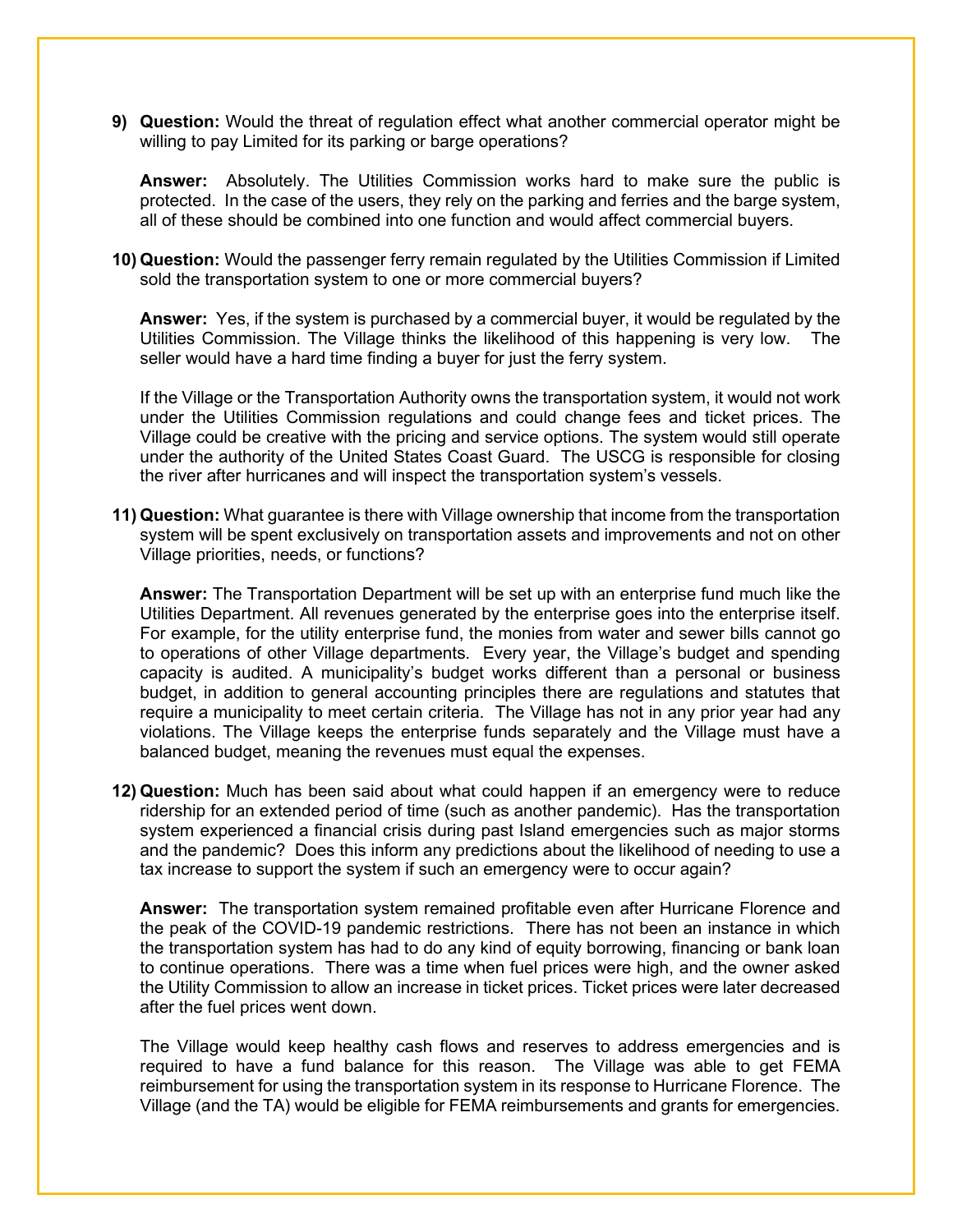**13) Question:** The last Village-funded beach renourishment cost double the previous renourishment. Why do you assume the next one will be the same as 2019, especially with proposed channel deepening?

**Answer:** The cost per cubic yard of sand for these projects range from \$10-\$15 per cubic yard and there are other variables that affect the cost. The terminal groin structure has had a positive effect in that less sand is required in the terminal groin area because of decreased erosion. With the last Corps project, the disposal of sand started further away from the point and made it all the way down South Beach, unlike prior years. If the proposed channel deepening moves forward, it is expected that the material used to deepen the channel would result in disposal on Bald Head Island beaches and could delay or lessen the amount of sand needed to restore BHI beaches during future Village restoration efforts, thus decreasing costs.

**14) Question:** There are no capital improvements listed for resiliency. Sea level rise is occurring. BHI is an island. This is a real and costly issue that must be addressed. Has the Village Council considered how such expenses will affect its borrowing needs?

**Answer:** The Village's August 6, 2021 presentation [\(HERE](https://villagebhi.org/wp-content/uploads/2021/08/2021-08-06-VBHI-Presentation-Informational-Meeting.pdf) – Slide #29) highlights necessary improvements such as addressing the BHI marina dock that floods during King tides. The \$5.5 million that the GO bond would provide upfront gives the Village the opportunity to make those improvements far sooner than what the Transportation Authority would. The additional  $\frac{1}{2}$  million per year savings could also be used to mitigate, or hold in reserve, funds for these types of expenses. The Village has already completed significant planning efforts to address its resiliency needs through its shoreline protection efforts and the stormwater management improvements that were identified by the Hurricane Florence Task Force and its related studies. These efforts are budgeted annually and included in the Village's future debt projections.

**15) Question:** What happens if the GO Bond is voted down on Nov. 2...what is the backup plan for funding?

**Answer:** The Village's back-up plan would be a revenue bond, if the LGC will gives the Village the opportunity. The bond financing is a LGC decision. The voting down of the GO bond would give the LGC a signal that the island community does not want the Village to own the system. If that is the case, the Transportation Authority will likely become the owner of the system and there will not need to be a backup. If the TA owns the system, the Village will do what it takes to ensure that the TA's transportation system is a high-quality system. The Village continues to maintain that the TA has not addressed all the Village's concerns, there is not a valid appraisal and there are many unanswered questions.

**16) Question:** If the voters approve the bond referendum, but the elected Council members do not support it, are they bound to the voter's approval of the bond referendum?

**Answer:** No. Even if the bond referendum passes the Council members could vote to withdraw the Village's LGC bond application and the Village will therefore not receive funding to purchase the transportation system.

**17) Question:** The owner of the ferry system and the Transportation Authority (TA) have both indicated that the Village's Right of First Refusal Agreement is invalid and infective, what is the Village's response to this?